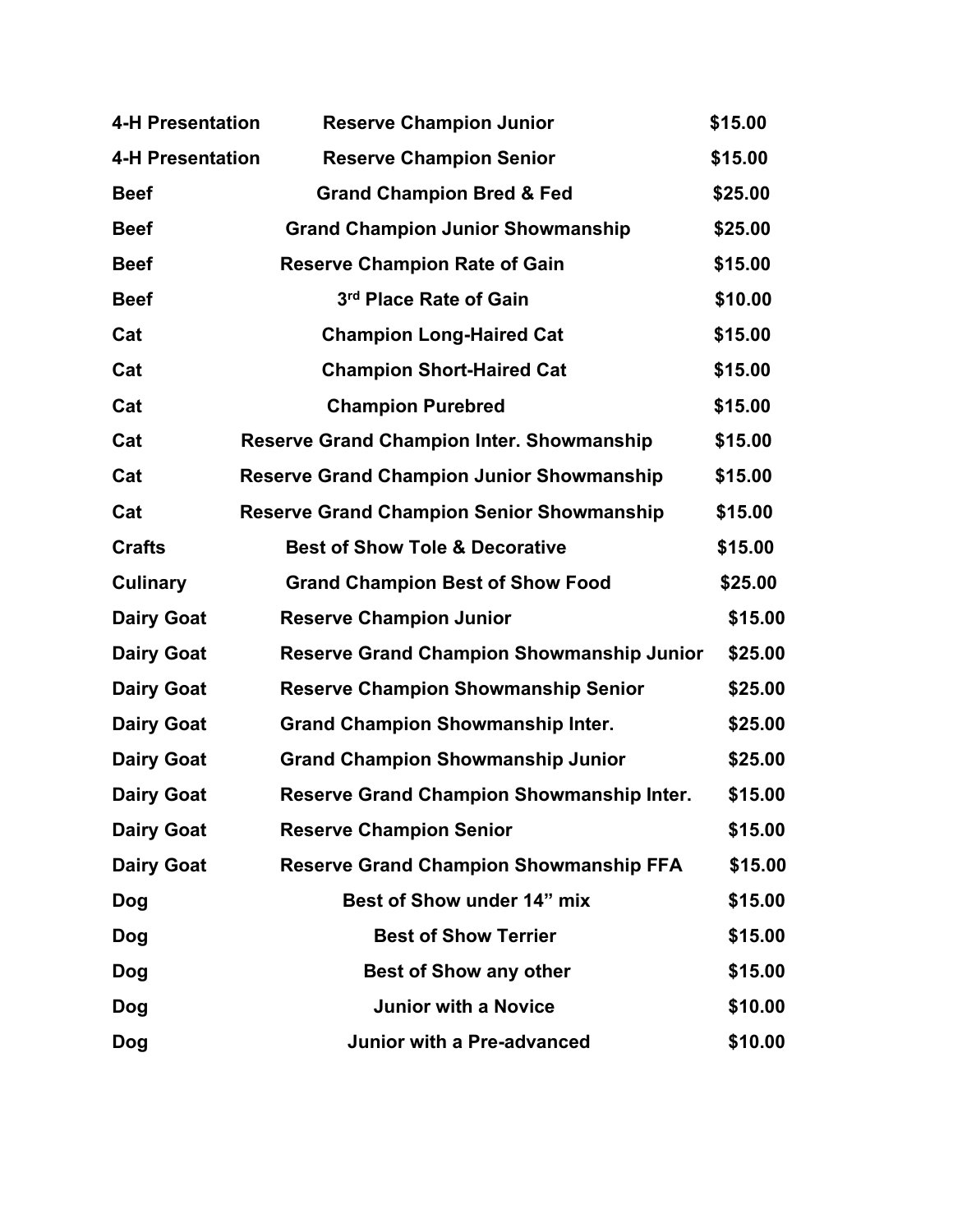| <b>Dog</b>              | <b>Champion Obedience Novice B</b>               | \$15.00 |
|-------------------------|--------------------------------------------------|---------|
| Dog                     | <b>Champion Obedience on Leash B</b>             | \$15.00 |
| <b>Dog</b>              | <b>Champion Obedience on Leash A</b>             | \$15.00 |
| Dog                     | Champion Obedience on Leash 1 <sup>st</sup> year | \$15.00 |
| <b>Dog</b>              | <b>Intermediate with a Novice</b>                | \$10.00 |
| <b>Dog</b>              | Intermediate with a Pre-advanced                 | \$10.00 |
| <b>Dog</b>              | <b>Senior with a Novice</b>                      | \$10.00 |
| <b>Dog</b>              | Senior with a Pre-advanced                       | \$10.00 |
| <b>Dog</b>              | Senior/inter./junior with advanced dog           | \$10.00 |
| <b>Dog</b>              | Level 1 under 10"                                | \$10.00 |
| <b>Dog</b>              | Level 1 10"- 15"                                 | \$10.00 |
| <b>Dog</b>              | Level 1 15" - 20"                                | \$10.00 |
| Dog                     | Level 1 over 20"                                 | \$10.00 |
| <b>Dog</b>              | Level 1 under 10"                                | \$10.00 |
| <b>Dog</b>              | Level 2 under 10"                                | \$10.00 |
| <b>Dog</b>              | Level 2 10" - 15"                                | \$10.00 |
| Dog                     | Level 2 15" - 20"                                | \$10.00 |
| Dog                     | Level 2 over 20"                                 | \$10.00 |
| Dog                     | Level 3 over 20"                                 | \$10.00 |
| <b>Dog</b>              | <b>Grand Champion Junior Showmanship</b>         | \$25.00 |
| <b>Fine Arts</b>        | <b>Grand Champion Overall Art</b>                | \$25.00 |
| <b>Floriculture</b>     | <b>Grand Champion Overall Floriculture</b>       | \$25.00 |
| <b>Foods</b>            | <b>Champion Junior</b>                           | \$15.00 |
| <b>Foods</b>            | <b>Reserve Champion Senior</b>                   | \$15.00 |
| <b>Foods</b>            | <b>Reserve Champion Junior</b>                   | \$15.00 |
| <b>Foods</b>            | <b>Reserve Champion Intermediate</b>             | \$15.00 |
| <b>General Exhibits</b> | <b>Grand Champion Visual Arts</b>                | \$25.00 |
| <b>General Exhibits</b> | <b>Grand Champion Taxidermy</b>                  | \$25.00 |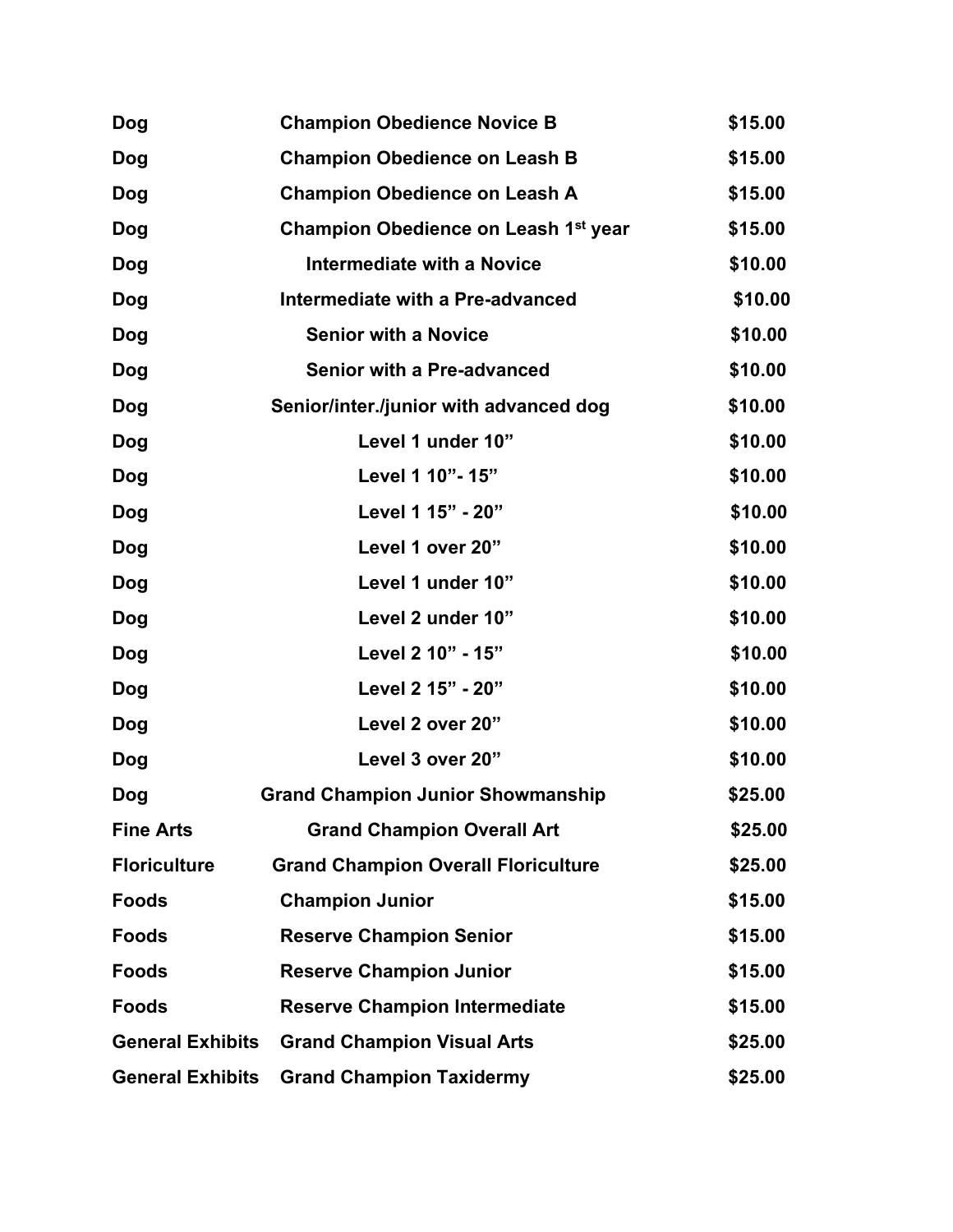| <b>Horse</b> | <b>Champion Ranch Riding Intermediate</b>           | \$15.00 |
|--------------|-----------------------------------------------------|---------|
| <b>Horse</b> | <b>Grand Champion Intermediate Showmanship</b>      | \$25.00 |
| <b>Horse</b> | <b>Reserve Champion Inter. Barrell Racing</b>       | \$15.00 |
| <b>Horse</b> | <b>Reserve Champion Junior Barrell Racing</b>       | \$10.00 |
| <b>Horse</b> | <b>Reserve Champion Senior Barrell Racing</b>       | \$10.00 |
| <b>Horse</b> | <b>Reserve Champion Inter. Goat Tying</b>           | \$10.00 |
| <b>Horse</b> | <b>Reserve Champion Junior Goat Tying</b>           | \$10.00 |
| <b>Horse</b> | <b>Reserve Champion Senior Goat Tying</b>           | \$10.00 |
| <b>Horse</b> | <b>Reserve Champion Inter. Goat Tying</b>           | \$10.00 |
| <b>Horse</b> | <b>Reserve Champion Inter. Hunt Seat Equitation</b> | \$10.00 |
| <b>Horse</b> | <b>Reserve Champion Junior Hunt Seat Equitation</b> | \$10.00 |
| <b>Horse</b> | <b>Reserve Champion Senior Hunt Seat Equitation</b> | \$10.00 |
| <b>Horse</b> | Reserve Champion Junior Hunter Under Saddle         | \$10.00 |
| <b>Horse</b> | Reserve Champion Inter. Hunter Under Saddle         | \$10.00 |
| <b>Horse</b> | <b>Reserve Champion Senior Hunter Under Saddle</b>  | \$10.00 |
| <b>Horse</b> | <b>Reserve Champion Junior Pole Bending</b>         | \$10.00 |
| <b>Horse</b> | <b>Reserve Champion Inter. Pole Bending</b>         | \$10.00 |
| <b>Horse</b> | <b>Reserve Champion Senior Pole Bending</b>         | \$10.00 |
| <b>Horse</b> | <b>Reserve Champion Junior Programmed Ride</b>      | \$10.00 |
| <b>Horse</b> | <b>Reserve Champion Inter. Programmed Ride</b>      | \$10.00 |
| <b>Horse</b> | <b>Reserve Champion Senior Programmed Ride</b>      | \$10.00 |
| <b>Horse</b> | <b>Reserve Champion Junior Ranch Riding</b>         | \$10.00 |
| <b>Horse</b> | <b>Reserve Champion Inter. Ranch Riding</b>         | \$10.00 |
| <b>Horse</b> | <b>Reserve Champion Senior Ranch Riding</b>         | \$10.00 |
| <b>Horse</b> | <b>Reserve Champion Junior Reining</b>              | \$10.00 |
| <b>Horse</b> | <b>Reserve Champion Inter. Reining</b>              | \$10.00 |
| <b>Horse</b> | <b>Reserve Champion Senior Reining</b>              | \$10.00 |
| <b>Horse</b> | <b>Reserve Champion Junior Trail Horse</b>          | \$10.00 |
|              |                                                     |         |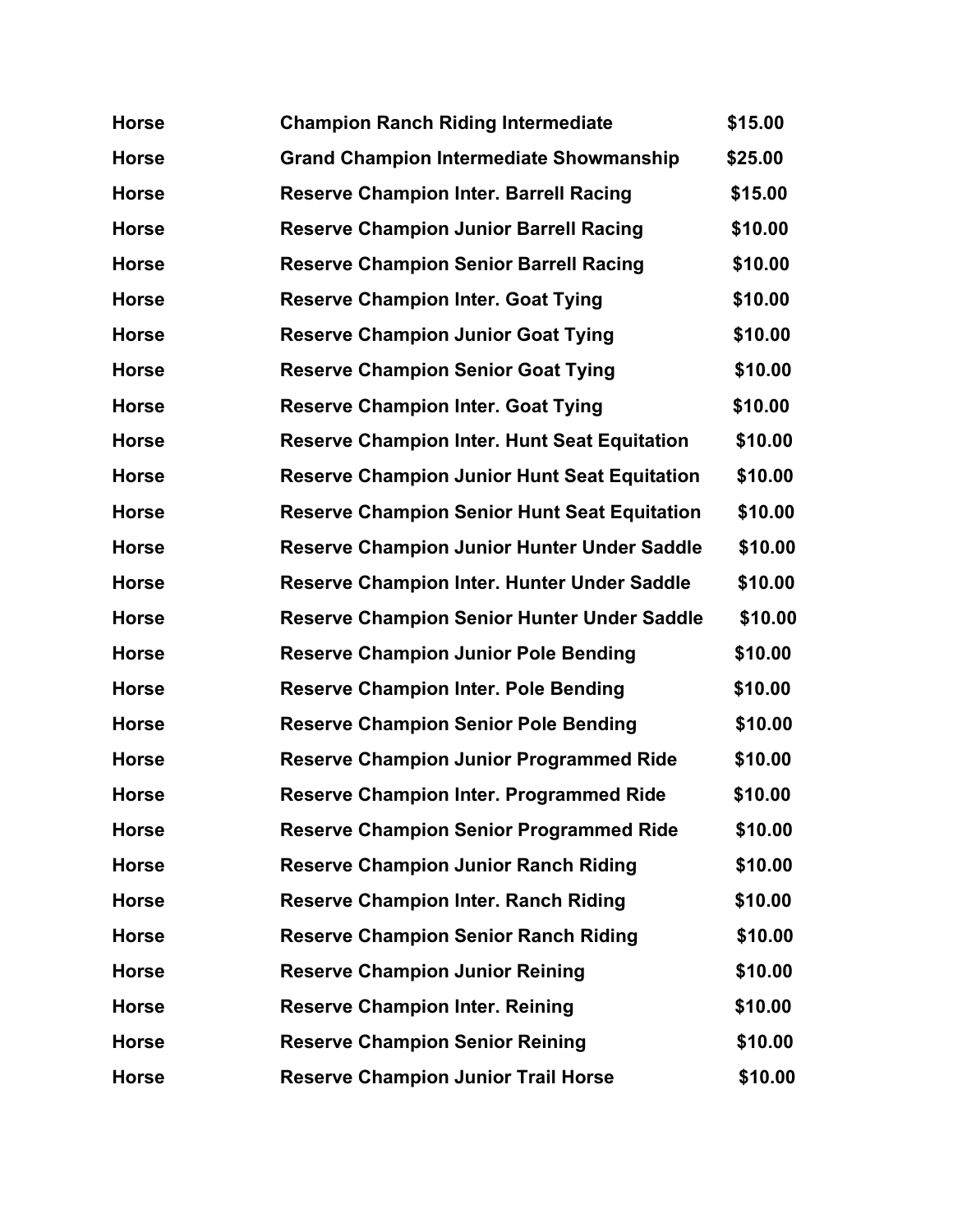| <b>Horse</b>                | <b>Reserve Champion Inter. Trail Horse</b>          | \$10.00 |
|-----------------------------|-----------------------------------------------------|---------|
| <b>Horse</b>                | <b>Reserve Champion Senior Trail Horse</b>          | \$10.00 |
| <b>Horse</b>                | <b>Reserve Champion Junior Western Horsemanship</b> | \$10.00 |
| <b>Horse</b>                | <b>Reserve Champion Inter. Western Horsemanship</b> | \$10.00 |
| <b>Horse</b>                | Reserve Champion Senior Western Horsemanship        | \$10.00 |
| <b>Horse</b>                | <b>Reserve Champion Junior Western Pleasure</b>     | \$10.00 |
| <b>Horse</b>                | <b>Reserve Champion Inter. Western Pleasure</b>     | \$10.00 |
| <b>Horse</b>                | <b>Reserve Champion Senior Western Pleasure</b>     | \$10.00 |
| <b>Horse</b>                | <b>Reserve Champion Junior Western Riding</b>       | \$10.00 |
| <b>Horse</b>                | <b>Reserve Champion Inter. Western Riding</b>       | \$10.00 |
| <b>Horse</b>                | <b>Reserve Champion Senior Western Riding</b>       | \$10.00 |
| <b>Horse</b>                | <b>Reserve Champion Overall Mare</b>                | \$15.00 |
| <b>Horse</b>                | <b>Reserve Champion Overall Gelding</b>             | \$15.00 |
| <b>Horticulture</b>         | <b>Best of Show Single Fruit Exhibit</b>            | \$15.00 |
| <b>Machine Made Garment</b> | <b>Best of Show Machine Made Garment</b>            | \$25.00 |
| <b>Meat Goat</b>            | 2 <sup>nd</sup> Place Rate of Gain                  | \$15.00 |
| <b>Meat Goat</b>            | 3rd Place Rate of Gain                              | \$10.00 |
| <b>Meat Goat</b>            | <b>Grand Champion Junior Showmanship</b>            | \$25.00 |
| <b>Meat Goat</b>            | <b>Reserve Champion Breeding Meat Buck</b>          | \$15.00 |
| <b>Meat Goat</b>            | <b>Reserve Champion Breeding Meat Doe</b>           | \$15.00 |
| <b>Meat Goat</b>            | <b>Reserve Grand Champion Meat Goat</b>             | \$15.00 |
| <b>Meat Goat</b>            | <b>Champion Club Pen of 3</b>                       | \$15.00 |
| <b>Meat Goat</b>            | <b>Champion Individual Pen of 3</b>                 | \$15.00 |
| <b>Meat Goat</b>            | <b>Reserve Champion Club Pen of 3</b>               | \$15.00 |
| <b>Meat Goat</b>            | <b>Reserve Champion Heavy Weight Market</b>         | \$15.00 |
| <b>Meat Goat</b>            | <b>Reserve Champion Individual Pen of 3</b>         | \$15.00 |
| <b>Meat Goat</b>            | <b>Champion Light Weight Market</b>                 | \$15.00 |
| <b>Meat Goat</b>            | <b>Reserve Champion Light Weight Market</b>         | \$15.00 |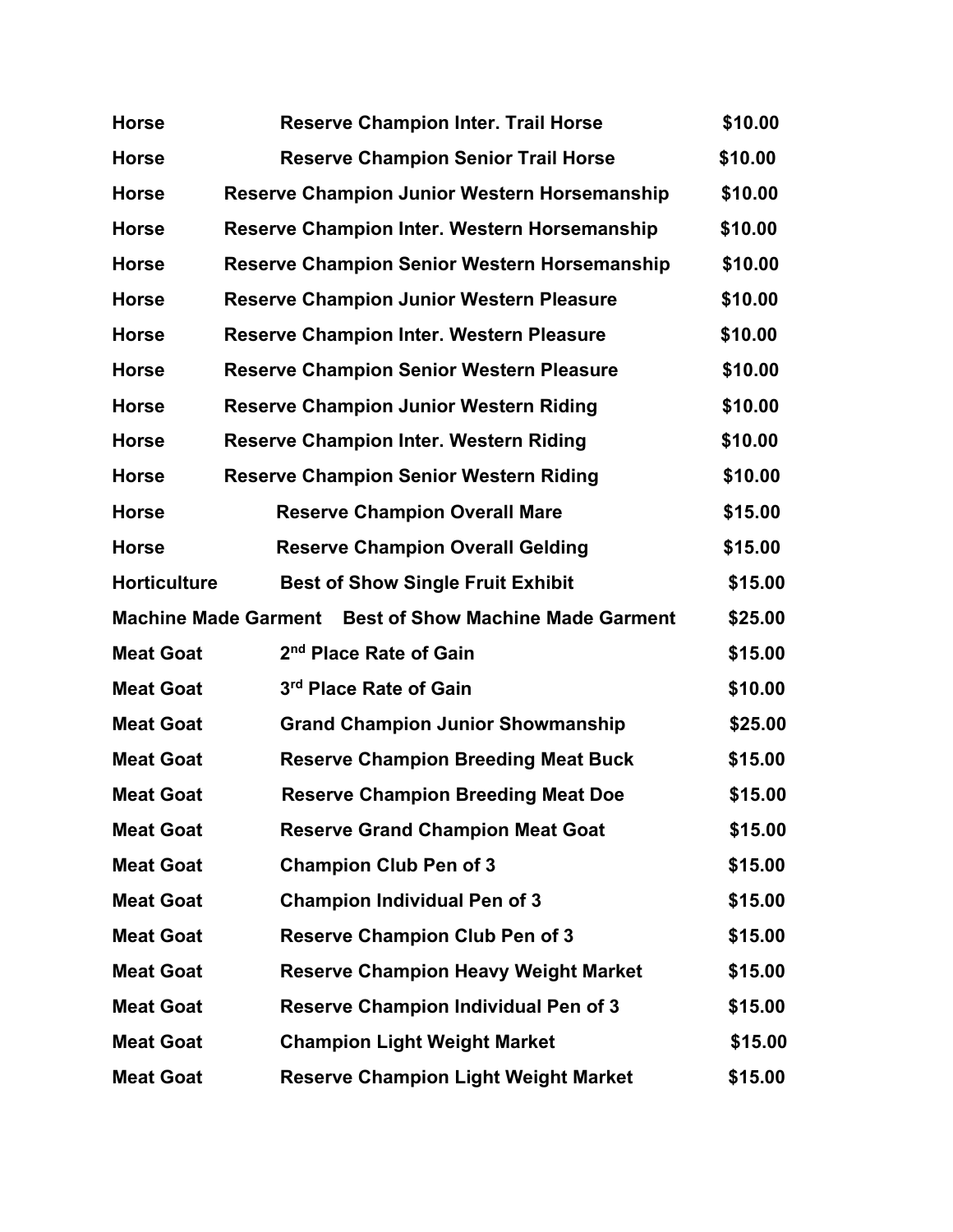| <b>Meat Goat</b>   | <b>Reserve Champion Medium Weight Market</b>      | \$15.00  |
|--------------------|---------------------------------------------------|----------|
| <b>Needlework</b>  | <b>Best of Show Wall Hanging</b>                  | \$25.00  |
| <b>Needlework</b>  | <b>Best of Show Needlework</b>                    | \$25.00  |
| <b>Poultry</b>     | <b>Grand Champion Inter. Showmanship</b>          | \$25.00  |
| <b>Poultry</b>     | <b>Grand Champion Junior Showmanship</b>          | \$25.00  |
| <b>Poultry</b>     | <b>Champion Duck</b>                              | \$25.00  |
| <b>Poultry</b>     | <b>Champion Goose</b>                             | \$25.00  |
| <b>Poultry</b>     | <b>Reserve Champion Bantam Breed</b>              | \$15.00  |
| <b>Poultry</b>     | <b>Reserve Grand Champion Showmanship Junior</b>  | \$15.00  |
| <b>Poultry</b>     | <b>Reserve Grand Champion Showmanship Senior</b>  | \$15.00  |
| <b>Poultry</b>     | <b>Reserve Champion Chicken</b>                   | \$15.00  |
| <b>Poultry</b>     | <b>Reserve Champion Turkey/Ornamental</b>         | \$15.00  |
| <b>Poultry</b>     | <b>Reserve Champion Duck</b>                      | \$15.00  |
| <b>Poultry</b>     | <b>Reserve Champion Goose</b>                     | \$15.00  |
| <b>Poultry</b>     | <b>Grand Champion Single Pen</b>                  | \$25.00  |
| <b>Rabbit</b>      | <b>Reserve Grand Champion Best of Show Rabbit</b> | \$15.00  |
| <b>Rabbit</b>      | <b>Champion Four Class Breed</b>                  | \$15.00  |
| <b>Rabbit</b>      | <b>Champion Fur Rabbit</b>                        | \$15.00  |
| <b>Rabbit</b>      | <b>Grand Champion Showmanship Junior</b>          | \$25.00  |
| <b>Rabbit</b>      | <b>Champion Six Class Breed</b>                   | \$15.00  |
| <b>Rabbit</b>      | <b>Champion Wool Rabbit</b>                       | \$15.00  |
| <b>Rabbit</b>      | <b>Reserve Champion Four Class Breed</b>          | \$15.00  |
| <b>Rabbit</b>      | <b>Reserve Grand Champion Showmanship FFA</b>     | \$15.00  |
| <b>Rabbit</b>      | <b>Reserve Grand Champion Showmanship Inter.</b>  | \$15.00  |
| <b>Rabbit</b>      | <b>Reserve Grand Champion Showmanship Junior</b>  | \$15.00  |
| <b>Rabbit</b>      | <b>Reserve Champion Six Class Breed</b>           | \$15.00  |
| <b>Round Robin</b> | <b>Grand Champion Intermediate</b>                | \$100.00 |
| <b>Round Robin</b> | <b>Reserve Grand Champion Intermediate</b>        | \$75.00  |